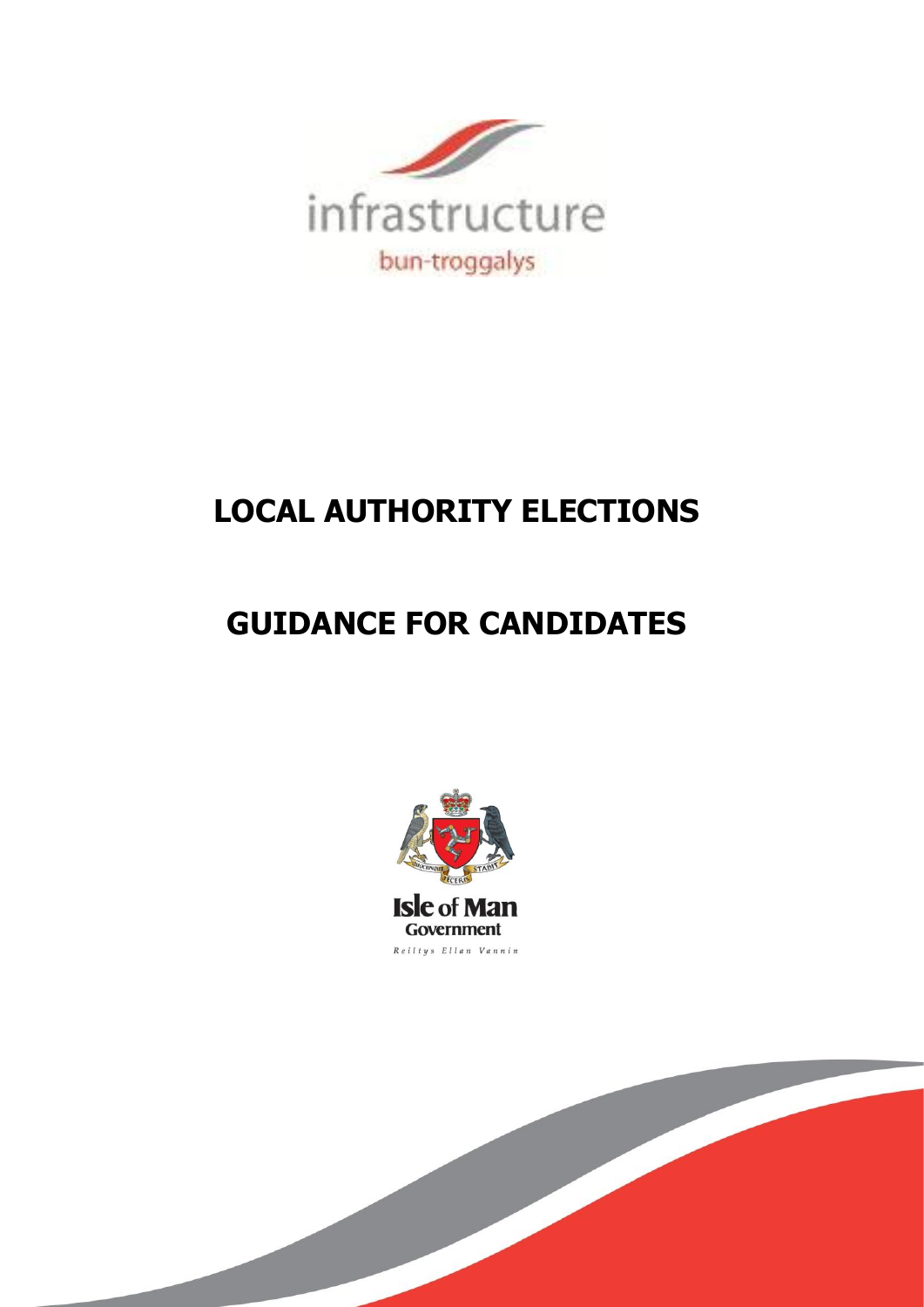# **Contents**

|                                                                                       | 3                       |
|---------------------------------------------------------------------------------------|-------------------------|
|                                                                                       | 3                       |
|                                                                                       | 4                       |
|                                                                                       | 4                       |
|                                                                                       | 5                       |
| <b>6. NOMINATION PROCESS</b>                                                          | 5                       |
|                                                                                       | 5                       |
|                                                                                       | 5                       |
|                                                                                       | 6                       |
|                                                                                       | 6                       |
|                                                                                       | 6                       |
|                                                                                       | 6                       |
|                                                                                       | 6                       |
|                                                                                       | 6                       |
|                                                                                       | 7                       |
|                                                                                       | 7                       |
|                                                                                       | $\overline{\mathbf{z}}$ |
|                                                                                       | 8                       |
| 10. BROADCAST MEDIA (COMMUNICATIONS COMMISSION PROGRAMME CODE)                        | 9                       |
|                                                                                       | 9                       |
| 10.2. Coverage of Constituencies at House of Keys & Local Government Elections in IOM | 9                       |
|                                                                                       | 10                      |
|                                                                                       | 10                      |
|                                                                                       | 10                      |
|                                                                                       | 10                      |
|                                                                                       | 10                      |
|                                                                                       | 11                      |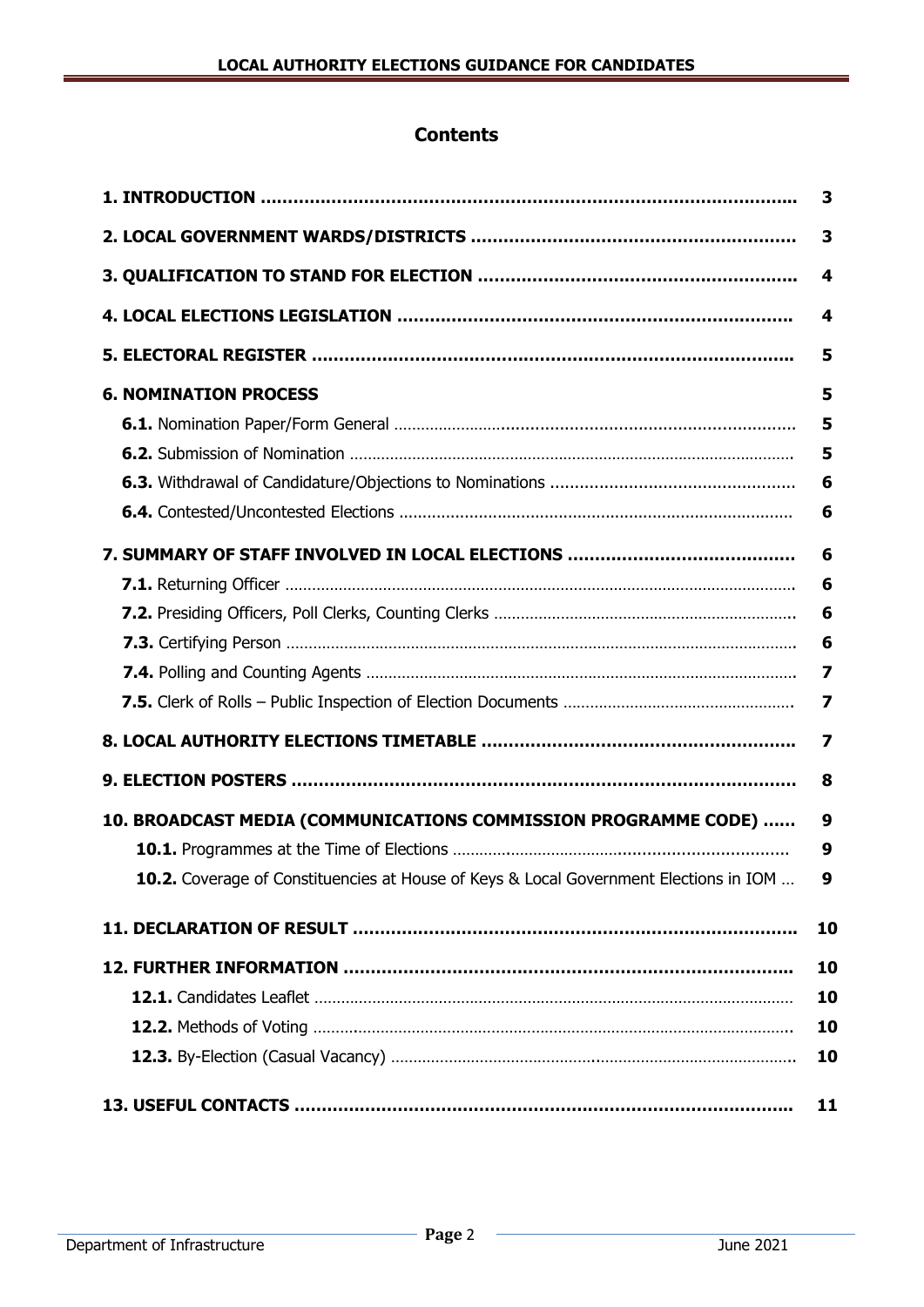# **1. INTRODUCTION**

This booklet has been produced to provide guidance for those seeking to be elected as a Local Authority Councillor or Commissioner, and provides a brief summary of those areas of the local elections process which might be of interest to those wishing to stand.

**Please note that this document is intended only as a guide and should not be relied upon as being legally definitive. Furthermore, the Department of Infrastructure cannot accept responsibility for any errors or omissions within this guide.** 

This guide does not provide information on the House of Keys elections. The Cabinet Office is responsible for the administration of the House of Keys elections.

#### **2. LOCAL GOVERNMENT WARDS/DISTRICTS**

The following wards/districts are represented by an overall total of 136 elected members:

| <b>DISTRICT / WARD</b>             | <b>NUMBER OF SEATS</b>   |
|------------------------------------|--------------------------|
| Andreas                            | 5                        |
| Arbory & Rushen Parish District:-* | 6 in total comprising:-  |
| Arbory                             | 3                        |
| Rushen                             | 3                        |
| Ballaugh                           | $\overline{5}$           |
| <b>Braddan</b>                     | 5                        |
| <b>Bride</b>                       | $\overline{5}$           |
| Castletown                         | $\overline{7}$           |
| Douglas Wards:-*                   | 12 in total comprising:- |
| Central                            | 3                        |
| East                               | $\frac{3}{3}$            |
| North                              |                          |
| South                              |                          |
| Garff Parish District Wards:-*     | 9 in total comprising:-  |
| Laxey                              | 3                        |
| Lonan                              | 3                        |
| Maughold                           | 3                        |
| German                             | $\overline{5}$           |
| Jurby                              | 5                        |
| Lezayre                            | $\overline{5}$           |
| Malew                              | $\overline{5}$           |
| Marown                             | $\overline{5}$           |
| Michael                            | $\overline{7}$           |
| Onchan                             | $\overline{7}$           |
| Patrick                            | 5                        |
| Peel                               | $\overline{7}$           |
| Port Erin                          | $\overline{7}$           |
| Port St Mary                       | $\overline{7}$           |
| Ramsey Wards:-                     | 12 in total comprising:- |
| North                              | 6                        |
| South                              | 6                        |
| Santon                             | $\overline{5}$           |

**\* Note:** The [Douglas \(Alteration of Wards and Number of Members\) Order 2019](https://www.gov.im/media/1366292/douglas-alteration-of-wards-and-number-of-members-order-2019.pdf) was approved at the April 2019 sitting of Tynwald, which reduced the number of wards for Douglas from 6 to 4.

The Arbory and Rushen (Local Government District) Order 2019 was approved at the January 2020 sitting of Tynwald. The former Local Authorities of Arbory and Rushen have now merged into a new Authority called the Arbory and Rushen Parish District Commissioners. This will have 2 wards in place for the 2021 Local Authority General Election.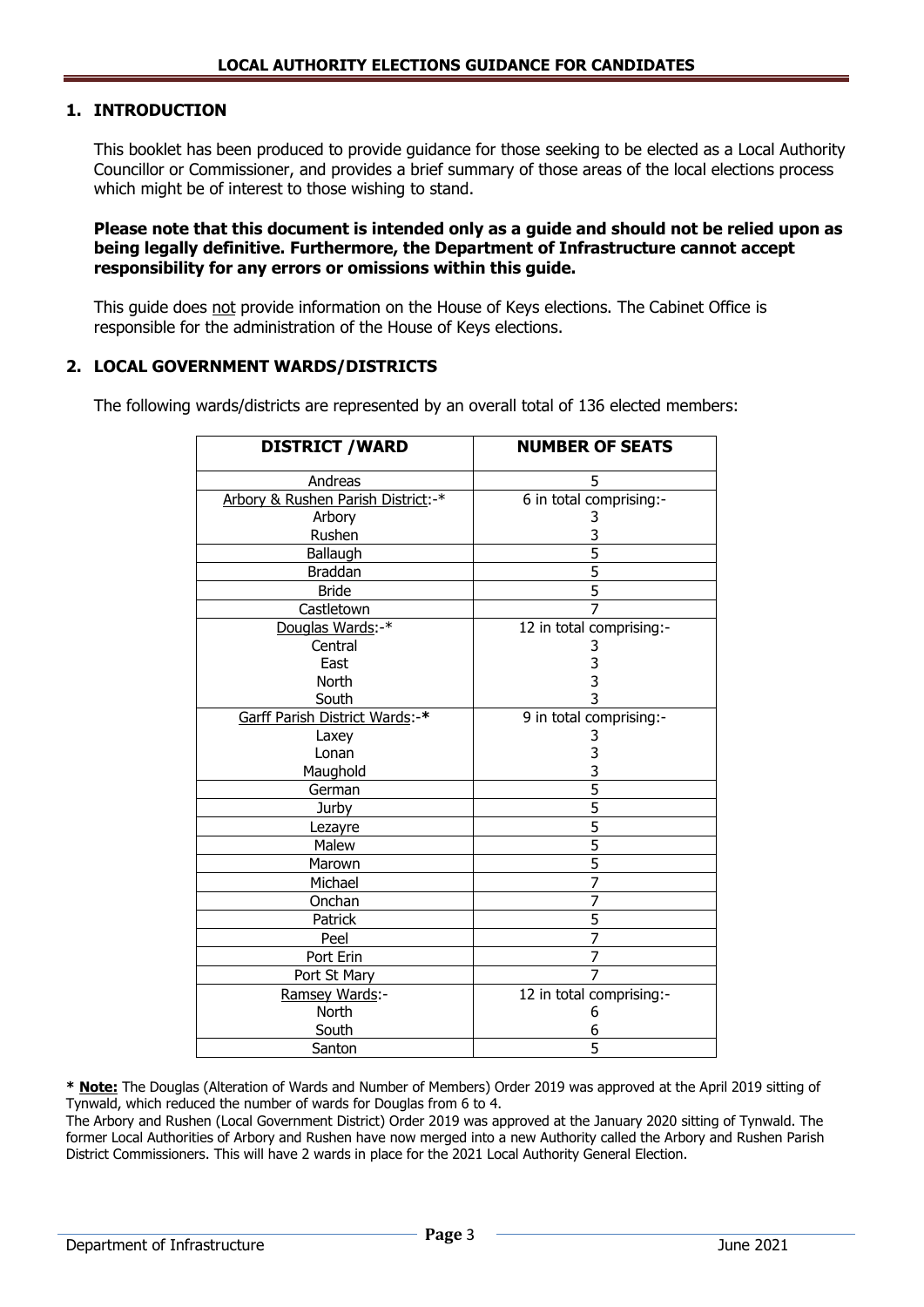The Island's local authorities carry out a number of functions, and details on these can be found on the Department's website: <https://www.gov.im/categories/home-and-neighbourhood/local-authorities/>

# **3. QUALIFICATION TO STAND FOR ELECTION**

| <b>Who Can Stand</b>                                                                                                                                     | <b>Who Can't Stand</b>                                                                                                                                                                                     |
|----------------------------------------------------------------------------------------------------------------------------------------------------------|------------------------------------------------------------------------------------------------------------------------------------------------------------------------------------------------------------|
| Any person on the Isle of Man can stand for<br>any local authority on the Island, providing:<br>their name is entered on the electoral<br>register*; and | Any person who within the last 5 years has had<br>$\bullet$<br>a prison sentence of not less than 3 months<br>(without the option of a fine) on the Island,<br>UK, Channel Islands or Republic of Ireland. |
| they have reached the age of 18 on the<br>day of the election                                                                                            | Any person guilty of corrupt or illegal practices.<br>Any person in the paid employment of a Local<br>$\bullet$<br>Authority, a joint board or joint committee of<br>that Authority.                       |

**\*** The Crown and Elections Unit have produced a guide entitled "How to Register to Vote" which sets out various details, such as, qualifying to register to vote and how to complete the registration form etc. This guide can be viewed via the web-link below, or alternatively further assistance could be sought directly from the Crown and Elections Unit:

<https://www.gov.im/categories/home-and-neighbourhood/elections-and-voting/register-to-vote/>

| <b>Address:</b> | <b>Electoral Registration Unit</b> |
|-----------------|------------------------------------|
|                 | <b>Crown and Elections</b>         |
|                 | Cabinet Office                     |
|                 | 3rd Floor, Government Office       |
|                 | Bucks Road Douglas, IM1 3PN        |
|                 |                                    |

| <b>Telephone:</b> | (01624) 685754   |
|-------------------|------------------|
| E-mail:           | elections@gov.im |

# **4. LOCAL ELECTIONS LEGISLATION**

All those interested in standing for election as a Member of a Local Authority are encouraged to read the following:-

- Local Elections Act 1986 (as amended)
- The Representation of the People Act 1995 (as amended)
- The Local Election Rules 2003 (as amended in 2008, 2012 and 2020)
- The Local Election (Absent Voters) Regulations 2008 (as amended in 2012 and 2020)

A copy of all the above Acts, Rules and Regulations are set out within the Department of Infrastructure's booklet entitled "Local Elections Legislation". This document can be found on the Department's website via:

**<https://www.gov.im/media/44259/local-elections-legislation-document-june-2021.pdf>**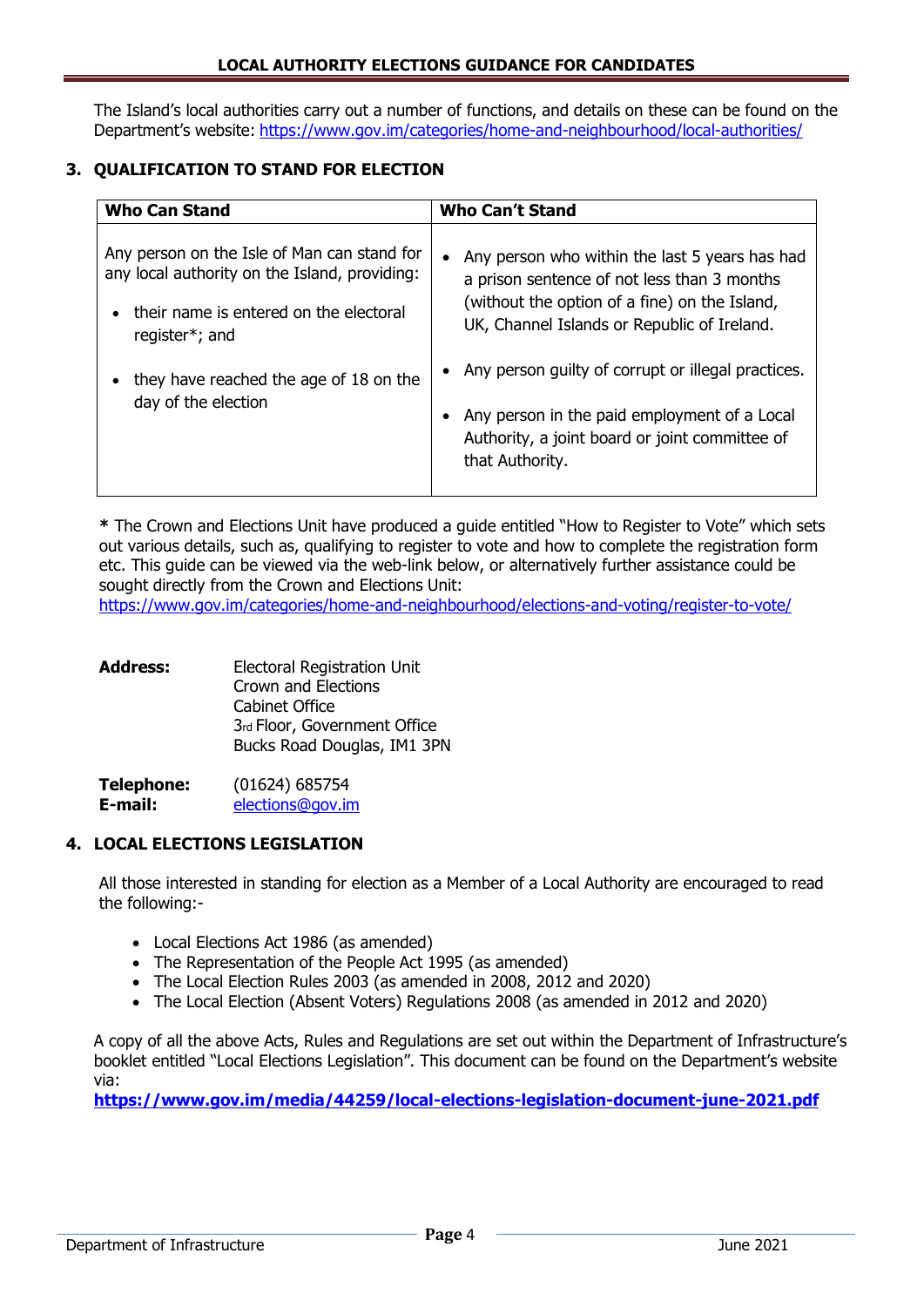# **5. ELECTORAL REGISTER**

Candidates are entitled to a copy of the electoral register for the district/ward they are standing in free of charge. All Local Authorities hold a copy of the full electoral registers (please see 'Useful Contacts' on page 11).

 The Information Commissioner has produced guidance via the following web link: <https://www.inforights.im/organisations/latest-news-updates/2020/mar/standing-for-election/>

Candidates must register with the Information Commissioner as a data controller. The link above sets out in more detail, information you need to be aware of when standing for election. This includes details for candidates on the requirements of the Data Protection Act relating to the full electoral register and the processing of personal data for an election. Also included is an attachment with further guidance for candidates in these elections.

#### **6. NOMINATION PROCESS**

#### **6.1. Nomination Paper/Form**

All those persons eligible to stand for election will need to complete and return a nomination form. A nomination form (and set of instructions as to its completion) can be obtained from the Clerk of the Local Authority district/ward you intend on standing in. The postal, email addresses, and contact telephone numbers of the Island's Local Authorities can be found on the Department's website: [https://www.gov.im/categories/home-and-neighbourhood/local-authorities/local-authority](https://www.gov.im/categories/home-and-neighbourhood/local-authorities/local-authority-contacts/)[contacts/](https://www.gov.im/categories/home-and-neighbourhood/local-authorities/local-authority-contacts/)

Each candidate's nomination paper will require the signature of 2 electors; one as proposer and the other as seconder, in addition to a minimum of 8 assentors (although it is recommended that more than 8 assentors be included); and all of whom must be on the same register of electors for the district/ward in which the candidate seeks election.

The same elector may subscribe as many nomination papers as there are vacancies to be filled, but no more, and his or her signature shall be inoperative on any nomination paper subscribed in excess of that number. For example, in a General Local Authority Election, should there be 5 seats available, then an elector within that district/ward may choose to subscribe up to a maximum of 5 nomination papers.

#### **6.2.Submission of Nomination**

The Clerk/Returning Officer of the Local Authority district/ward you intend on standing in will be able to confirm the arrangements for the delivery of nomination papers. The notice of election will also state the address where completed nomination papers are to be delivered, and the cut-off deadline by which they will need to be delivered by.

Only a candidate or their proposer or seconder may deliver a completed nomination paper to the Returning Officer at the time and place fixed for the delivery of nomination papers. If delivered by the candidate's proposer or seconder, the nomination paper **must be** accompanied by the candidate's written consent to the nomination (attested by one witness), otherwise the candidate cannot be validly nominated.

#### **Candidates are advised to deliver their completed nomination papers in advance of the deadline, in case there are any errors which need to be rectified.**

(Please view Rule 13 of the Local Elections Rules 2003 (as amended) for legislation surrounding the right to attend nomination proceedings)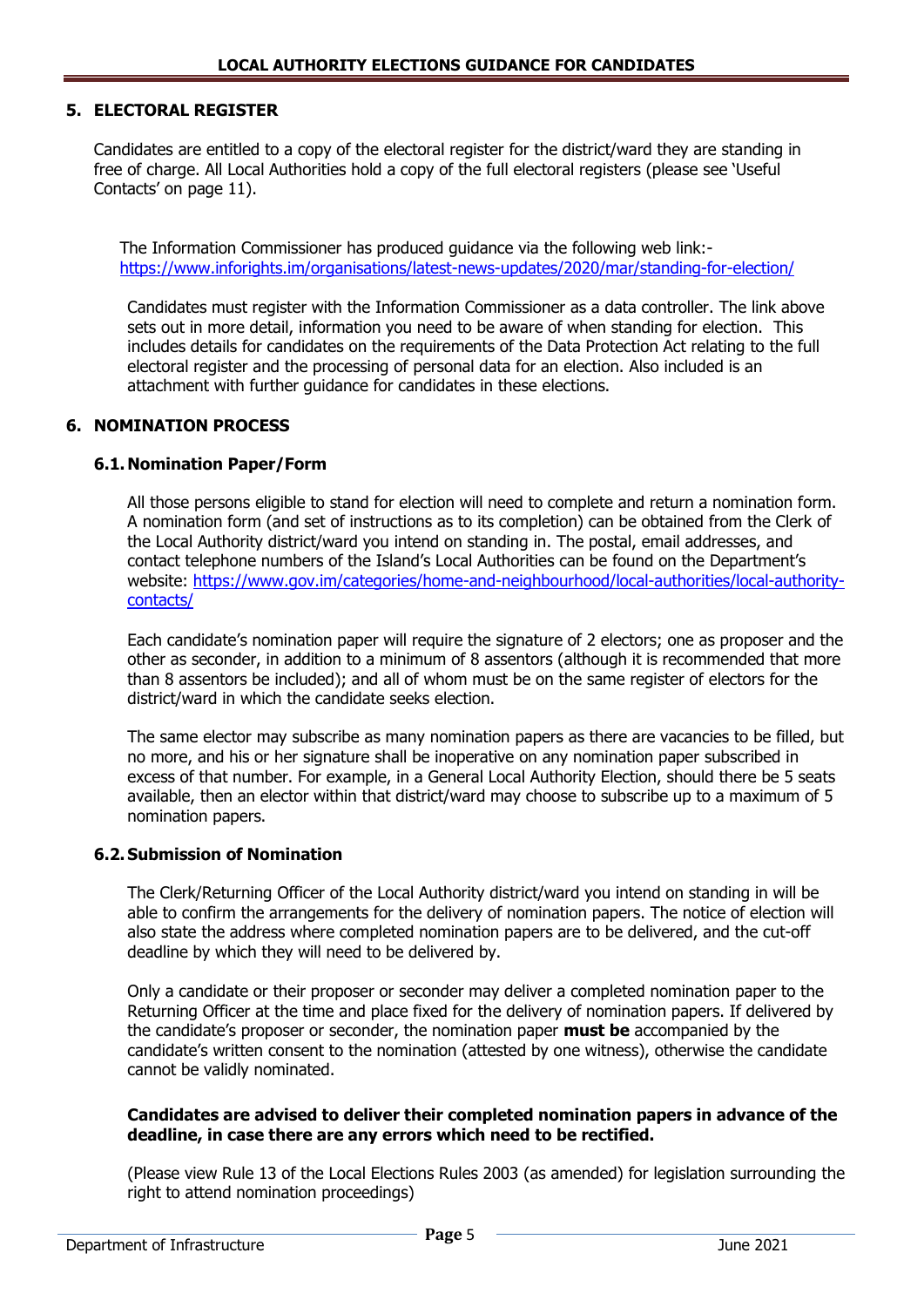#### **6.3.Withdrawal of Candidature / Objections to Nominations**

Should a candidate wish to withdraw their candidature, they would need to do so by giving notice in writing in accordance with Rule 16 of the Local Elections Rules 2003 (as amended), and by no later than 2.00pm the day immediately following the deadline day for the delivery of nomination papers. Any objections to nominations would also require to be made by this same deadline. The Returning Officer will then decide on the validity of every nomination paper.

#### **6.4.Contested / Uncontested Elections**

If following the expiry of 2.00pm (the day immediately following the deadline day for the delivery of nomination papers) more candidates stand nominated than there are vacancies to be filled, a contested election shall be held.

However, if no more candidates stand nominated than there are vacancies to be filled, those candidates shall forthwith be declared to be elected.

#### **7. SUMMARY OF STAFF INVOLVED IN LOCAL ELECTIONS**

#### **7.1. Returning Officer**

The Returning Officer is responsible for running the election for their Local Authority area. They carry out a number of duties including organising and managing polling stations, receiving and checking the validity of candidates' nomination papers, publishing various election notices, appointing election staff etc.

You will need to contact your Local Authority for details on who the Returning Officer is for your District/Ward (see 'Useful Contacts' on page 11).

# **7.2.Presiding Officers, Poll Clerks, Counting Clerks**

A Returning Officer will appoint a Presiding Officer to preside at each polling station, along with a Chief Counting Clerk and other such Counting Clerks and Poll Clerks as may be necessary for the purposes of the election.

Presiding Officers supervise poll staff and are required to have a good knowledge of voting procedures. The Presiding Officer's role is to be in charge of a polling station when the Returning Officer is not present.

Poll Clerks assist the Presiding Officer at the polling station during the day of the election, and Counting Clerks undertake the "count" following the close of the poll.

Returning Officers cannot appoint any person who has been employed by, or on behalf of, a candidate in or about the election. **(See Rule 27(1) of the Local Election Rules 2003).**

#### **7.3.Certifying Persons**

A Certifying Person is responsible for ensuring that an absent voter completes the declaration of identity form and ballot paper whilst in their presence (either at the offices of the Returning Officer or at an address requested by the absent voter (as stipulated on their absent vote application).

The following persons may act as a Certifying Person where the absent voter's ballot paper is marked in the Isle of Man:-

the Returning Officer for the district or ward in which the absent voter is entitled to vote; or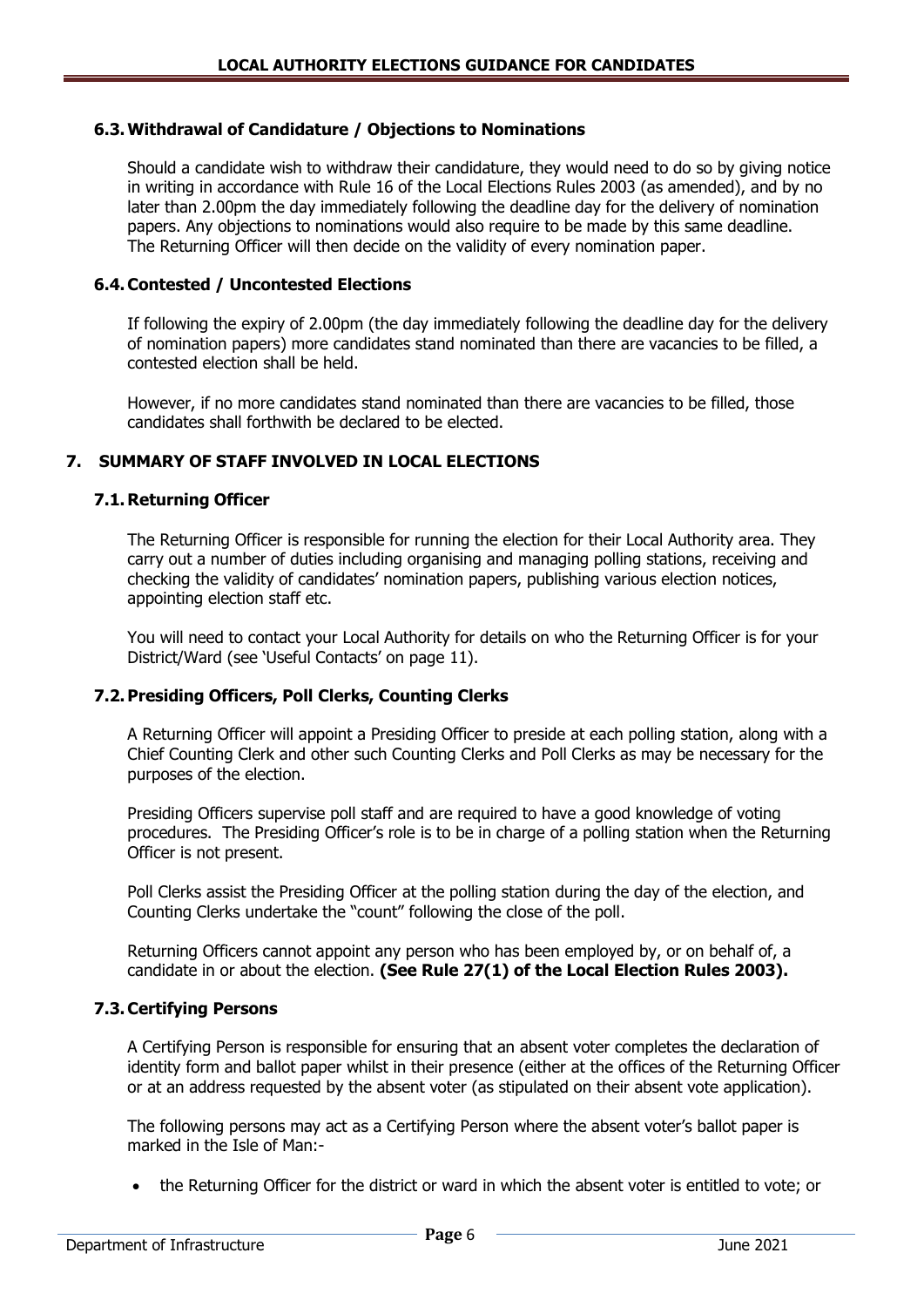- an advocate; or
- one or more persons appointed for the district or ward by the Department of Infrastructure after consultation with the Returning Officer

Please see **Regulation 21 (1)(b) of the Local Elections (Absent Voters) Regulations 2008** for a list of all those who can act as certifying person where the ballot paper is to be marked outside the Isle of Man.

# **7.4.Polling and Counting Agents**

Each candidate may, no later than 12 noon on the day before the date of the poll, appoint -

- no more than 2 polling agents to attend at each polling station in the constituency. (One of the main duties of the polling agent is to detect any persons who are impersonating a voter);
- any such number of counting agents to attend at the counting of votes, **provided the candidate does not exceed the maximum number set by the Returning Officer**, who is also to ensure the same limit is set for each candidate. (The main role of the counting agent is to observe the counting process on the candidate's behalf and make sure it is accurate).

# **7.5.Clerk of Rolls – Public Inspection of Election Documents**

The Returning Officer, within 7 days of declaring the result of the election, will forward all documents relating to a contested or uncontested election to the Clerk of the Rolls, who is also the First Deemster. Please see **Rule 51 of the Local Elections Rules 2003 (as amended)** for a list of the documents which require to be circulated.

The Clerk of Rolls will then retain these documents for one year, after which, they will then be destroyed, unless otherwise directed by order of the High Court. These documents will be available for public inspection (except ballot papers and counterfoils) at such time and subject to such conditions as the Clerk of Rolls may decide.

# **8. LOCAL AUTHORITY ELECTIONS TIMETABLE**

**Rule 3 of the Local Election Rules 2003** (as amended) sets out the deadlines to be followed when conducting an election. These proceedings are outlined as follows:-

# **Publication of notice of election**

The Department of Infrastructure, under **Section 3(2) of the Local Elections Act 1986 (as amended)**, is required to give public notice of the date set for the General Local Authority Election (held every 4 years). This is to be done no later than the  $31<sup>st</sup>$  December in the year preceding the date of the election. This year this was amended and the relevant legislation to consider re the date setting is Section 3(1) of the above Act.

The Department is also required to make arrangements for a notice of a General Local Authority Election to be published in one or more local newspapers, not less than 7 and nor more than 14 days before the last day for delivery of nomination papers. This notice will set out the election date in addition to listing all the districts/wards for each Local Authority, along with the number of seats for each, and the names and contact details of all the Clerks etc. **See Form 1A and also Rule 6(2)(a) of the Local Election Rules 2003 (as amended).**

Local Authorities must also display a composite Notice of Election in one or more conspicuous places within their area. This will be in the same format as described in the paragraph above, except that the Notice is to only contain details relevant to the Authority itself. **(See Rule 6(2)(b)).**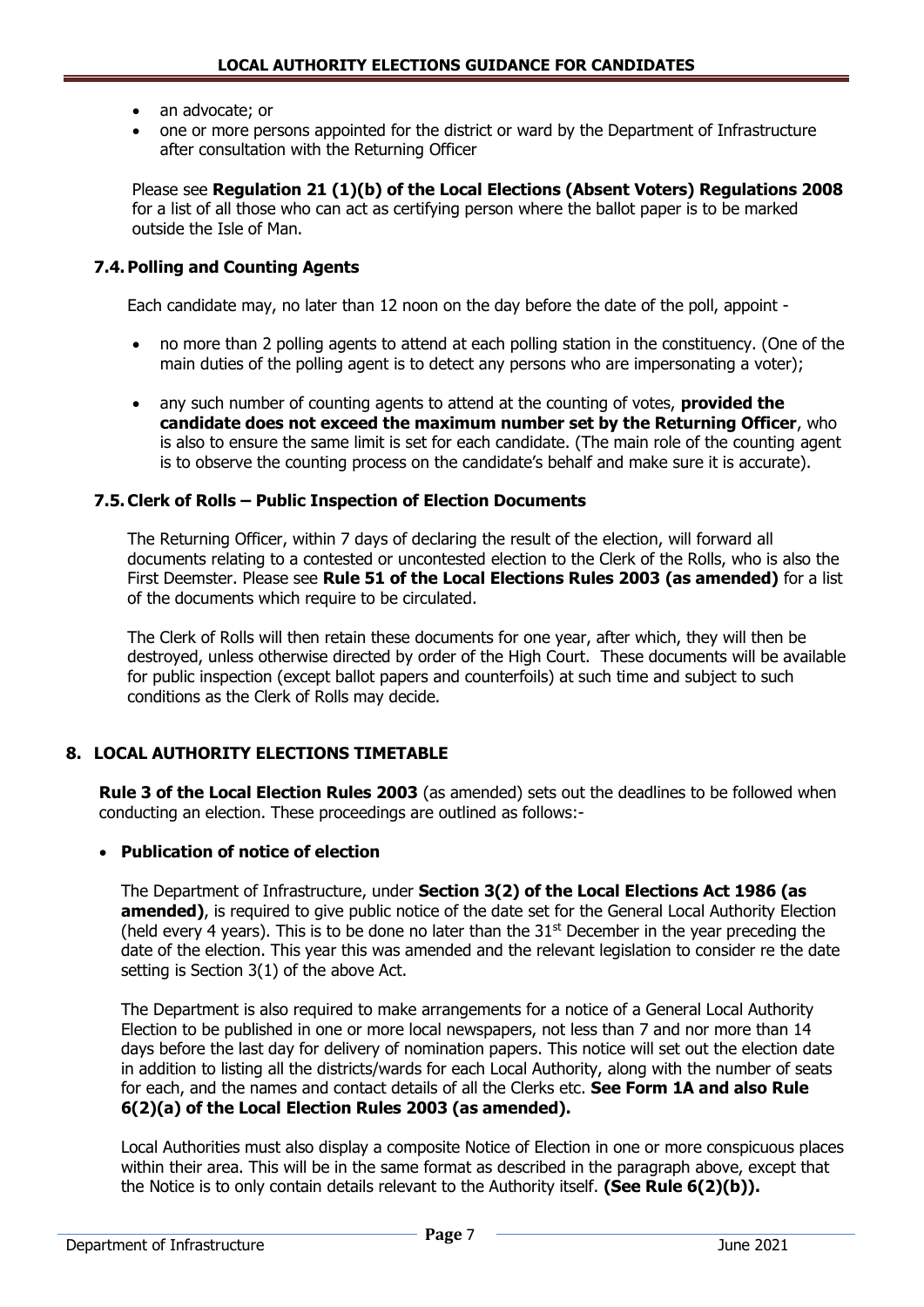**Note:-** In the event of a By-Election (i.e. when a casual vacancy arises) the process is slightly different as the Local Authorities themselves are required to (i) publish a public notice of poll in one or more local newspapers, in addition to (ii) displaying a public notice of poll in one or more conspicuous places in the electoral area. **(See page 10 of this guide for more information on By-Elections).**

# **Delivery of nomination papers**

Nomination papers are to be delivered no later than 5.00pm on a day to be fixed by the Returning Officer, and not more than 28 days and not less than 21 days before the day of the election.

#### **Delivery of withdrawal of candidature**

A candidate may withdraw his or her candidature by giving notice in writing to that effect by no later than 2.00pm on the next day after the day fixed for the delivery of nomination papers.

#### **Making of objections to nominations**

Objections are to be made in writing to the Returning Officer no later than 2.00pm on the next day after the day fixed for the delivery of nomination papers.

#### **Publication of nominations (and withdrawals)**

The Returning Officer, immediately after the expiry time for making objections to nominations (and not less than 4 days before the day of the election), is required to publish a notice stating the names of those nominated along with the names of each candidate's proposer and seconder. The notice is to be placed in a conspicuous position outside the place for the delivery of nominations (i.e. the principal office of the Authority).

Any nominations which have been withdrawn or deemed invalid must also be stated on the same notice of nominations. **See Rule 17 of the Local Election Rules 2003 (as amended).**

If there are more candidates than there are seats to be filled, then the Returning Officer will declare an election and will arrange for a Notice of Poll to be displayed in the local press and in the local area, setting out the names of the candidates nomination for election, along with the details of the polling stations for the election. **See Form 5 and also Rule 23 of the Local Election Rules 2003 (as amended).**

Should there be less candidates than there are seats to be filled, then the Returning Officer will declare the candidate(s) nominated to be elected, and will arrange for a public notice to be displayed in the local press and in the local area.

#### **Polling**

The polling stations will be open between 8.00 am and 8.00 pm on the day of the election. Under **Section 3(1) of the Local Elections Act 1986 (as amended),** the date of the election will be determined by the Department of Infrastructure.

# **9. ELECTION POSTERS**

Section 37 of the Representation of the People Act 1995 sets out the following:-

**(1)** A person shall not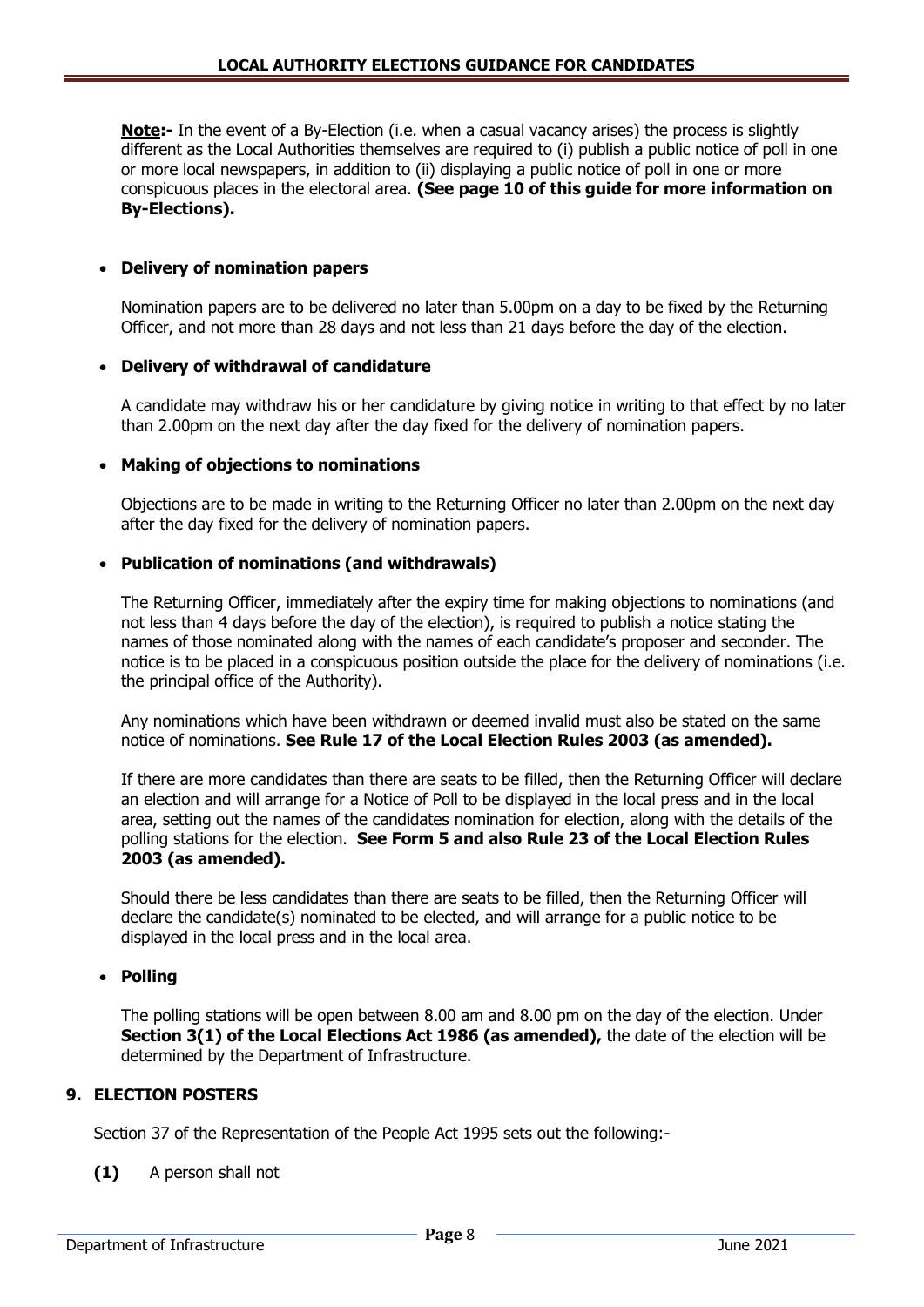- **(a)** print or publish, or cause to be printed or published, any bill, placard or poster having reference to an election, or any printed document distributed for the purpose of promoting or procuring the election of a candidate; or
- **(b)** post or cause to be posted any such bill, placard or poster; or
- **(c)** distribute or cause to be distributed any printed document for the said purpose, unless the bill, placard, poster or document bears upon its face the name and address of the printer and publisher.
- **(2)** A person shall not post or cause to be posted, any such bill, placard or poster -

 **(a)** within any polling station, or any building of which a polling station forms part, or  **(b)** within the curtilage of such a building.

- **(3)** Subsection (2) does not apply to a bill, placard or poster exhibited on a motor vehicle which is engaged in delivering a voter to or collecting a voter from the polling station.
- **(4)** Any person other than a candidate who acts in contravention of this section is guilty of an offence and liable on summary conviction to a fine not exceeding £1,000.
- **(5)** Section 11 of the Newspapers Act 1846 (books etc. to bear printer's name and address) shall not apply to any bill, placard or poster to which this section applies.
- **(6)** For the purposes of this section 'printing' includes any process for multiplying copies of a document, other than copying it by hand.

# **10. BROADCAST MEDIA (COMMUNICATIONS COMMISSION PROGRAMME CODE)**

The guidance for House of Keys Election candidates, produced by the Cabinet Office, sets out the following information, which is also relevant for the Local Authority Elections:-

# **10.1. Programmes at the Time of Elections**

The general provisions of Section 4 of the Communications Code deal with programmes at the time of elections (national and local) and advise that:-

"There is no expectation that the time devoted to all candidates in an election will be exactly equal. Licensees must exercise their judgment, based on factors such as the number of candidates. However, new and unknown candidates may also be among those with significant views and perspectives, to which appropriate coverage may need to be given.

Discussion and analysis of election issues should finish when the polls open. A licensee may not publish the results of any poll it has commissioned or undertaken on polling day itself, until the polls have closed.

Appearances by candidates in Isle of Man elections as newsreaders, interviewers or presenters of any type of programme should cease for the election period".

# **10.2. Coverage of Constituencies at House of Keys & Local Government Elections in IOM**

"It is not necessary to secure the agreement of all candidates before any candidate can take part in an item about the relevant constituency/ward/district, and likely candidates are not prevented from taking part in the period before the close of nominations. Nevertheless, due impartiality must be strictly maintained in coverage of the campaign in any constituency/ward/district. If any candidate takes part in an item about a particular constituency/ward/district then all candidates should be offered the opportunity to take part.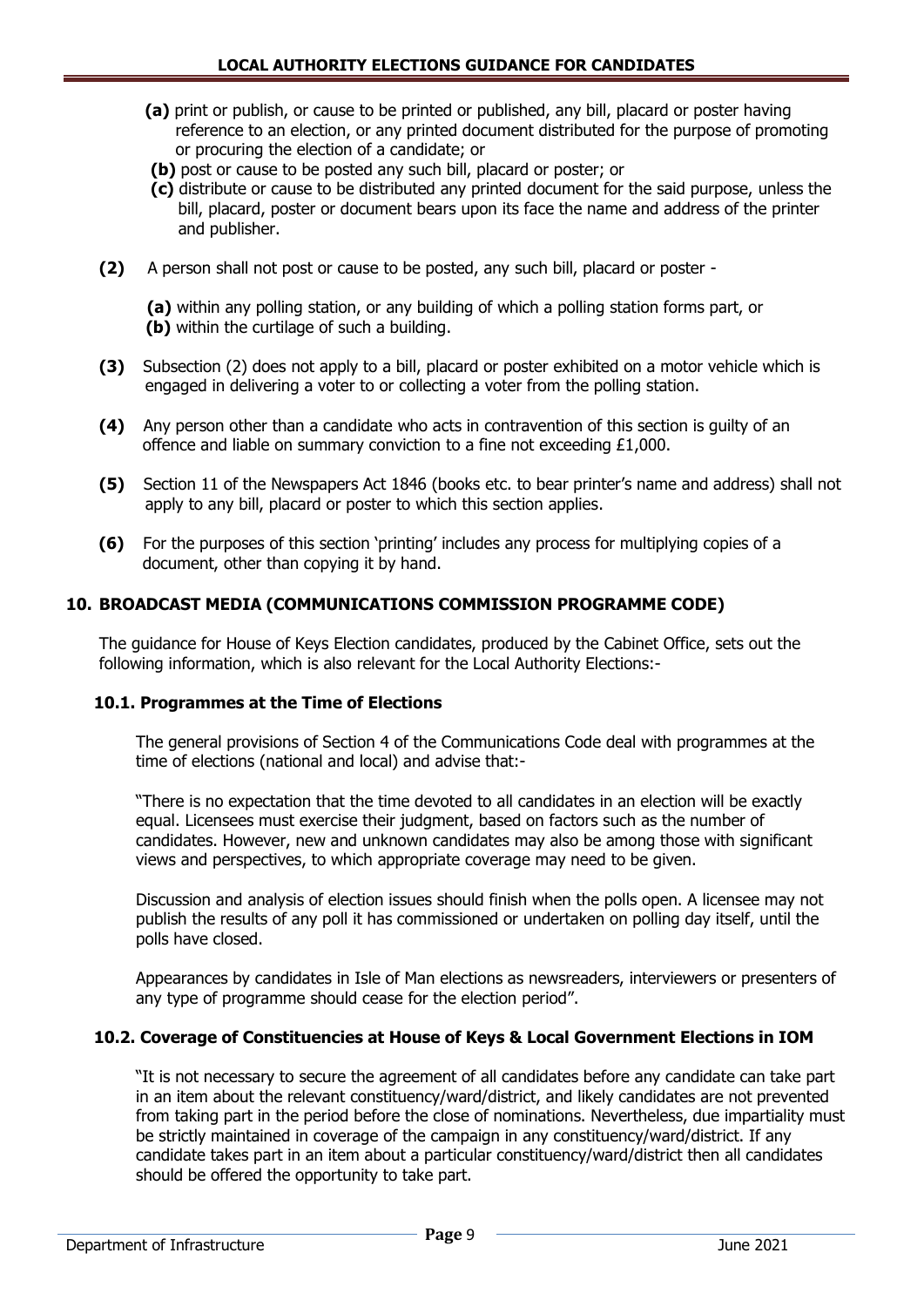Any constituency report or discussion after the close of nominations must include a list of all candidates standing, giving first names and surnames. This should be conveyed in caption and/or voice.

The election period, during which the requirements in this sub-section of the Code must be applied, is defined as starting at the close of nominations. The election period ends with the close of the poll."

# **11. DECLARATION OF RESULT**

In a contested election, once the result of the poll has been ascertained and the successful candidate or candidates have been declared to be elected, the Returning Officer is to give public notice of:-

- the candidate or candidates elected
- the total number of votes given to each candidate
- the total number of those who voted at the election (excluding rejected ballots)
- the number of rejected ballots

In an uncontested election, the Returning Officer is to give public notice of the candidate(s) elected.

# **12. FURTHER INFORMATION**

#### **12.1. Candidates Leaflet**

A leaflet aimed at those interested in representing their local area, and which sets out some background information on the functions carried out by local authorities and also providing details on attendance at meetings, allowances, confidentiality etc can be found on the Department of Infrastructure's website: [https://www.gov.im/media/1358114/la-candidate](https://www.gov.im/media/1358114/la-candidate-leaflet-june-2021.pdf)[leaflet-june-2021.pdf](https://www.gov.im/media/1358114/la-candidate-leaflet-june-2021.pdf)

#### **12.2. Methods of Voting**

There are two ways in which to vote; either by placing a vote in person at the polling station for your electoral district/ward, or by applying for an absent vote. For further details, please see the Department of Infrastructure's **"Local Authority Elections – Guidance for Voters"** document, which can be accessed via the following web-link: <https://www.gov.im/media/1373178/local-elections-guidance-for-voters-2021.pdf>

Under legislation, individuals are **not** allowed to appoint a proxy to vote on their behalf in the Local Authority Elections.

# **12.3. By-Elections**

By-Elections are required to be held when a casual vacancy arises due to an individual having ceased to be a Member of a Local Authority (e.g. as a result of their having resigned from office). **See s.11 - 14 of the Local Elections Act 1986 (as amended),** which sets out the situations where an individual may cease to be a Member of a Local Authority.

Please see **Section 15** for assistance in determining the date on which a vacancy would be deemed to have occurred, and **Section 17** which sets out when an election would require to be held. This is not to be confused with **Section 16 of the Local Elections Act 1986 (as amended)** which sets out when a Local Authority would be required to internally elect a new Chairman or Vice-Chairman, should their current Chairman or Vice-Chairman cease to be a Member of the Authority.